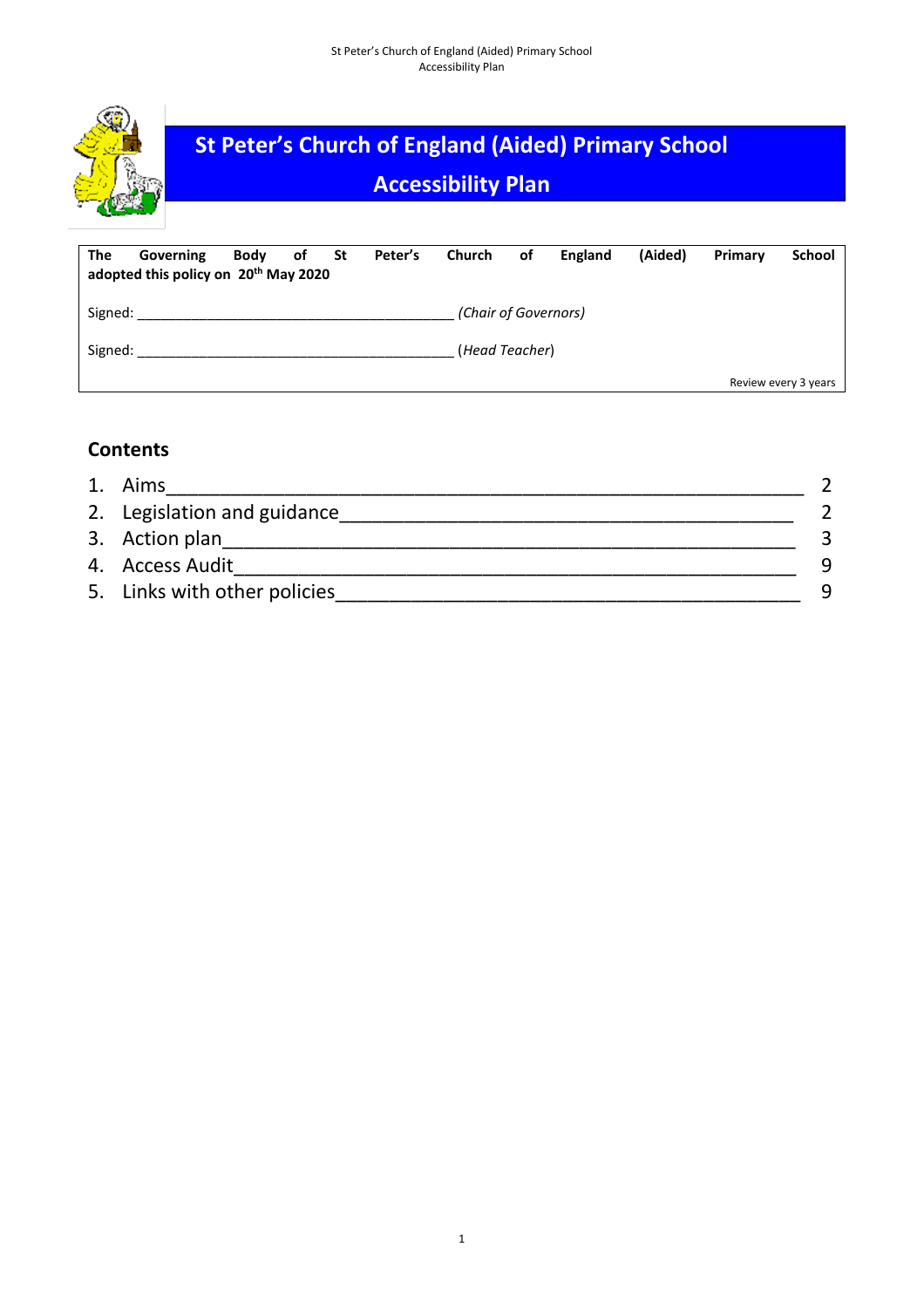# **1. Aims**

Schools are required under the Equality Act 2010 to have an accessibility plan. The purpose of the plan is to:

- Increase the extent to which disabled pupils can participate in the curriculum
- Improve the physical environment of the school to enable disabled pupils to take better advantage of education, benefits, facilities and services provided
- Improve the availability of accessible information to disabled pupils

Our school aims to treat all its pupils fairly and with respect. This involves providing access and opportunities for all pupils without discrimination of any kind.

At St Peter's Church of England Primary School we are committed to working together to provide an inspirational and exciting learning environment where all children can develop an enthusiasm for life-long learning. We believe that children should feel happy, safe and valued so that they gain a respectful, caring attitude towards each other and the environment both locally and globally.

The plan will be made available online on the school website, and paper copies are available upon request.

Our school is also committed to ensuring staff are trained in equality issues with reference to the Equality Act 2010, including understanding disability issues.

The school supports any available partnerships to develop and implement the plan.

Our school's complaints procedure covers the accessibility plan. If you have any concerns relating to accessibility in school, this procedure sets out the process for raising these concerns.

We have included a range of stakeholders in the development of this accessibility plan, including the Local Authority, and consultations with pupils, parents, staff and governors of the school.

# **2. Legislation and guidance**

This document meets the requirements of [schedule 10 of the Equality Act 2010](http://www.legislation.gov.uk/ukpga/2010/15/schedule/10) and the Department for Education (DfE) [guidance for schools on the Equality Act 2010.](https://www.gov.uk/government/publications/equality-act-2010-advice-for-schools)

The Equality Act 2010 defines an individual as disabled if he or she has a physical or mental impairment that has a 'substantial' and 'long-term' adverse effect on his or her ability to undertake normal day to day activities.

Under the [Special Educational Needs and Disability \(SEND\) Code of Practice](https://www.gov.uk/government/publications/send-code-of-practice-0-to-25), 'long-term' is defined as 'a year or more' and 'substantial' is defined as 'more than minor or trivial'. The definition includes sensory impairments such as those affecting sight or hearing, and long-term health conditions such as asthma, diabetes, epilepsy and cancer.

Schools are required to make 'reasonable adjustments' for pupils with disabilities under the Equality Act 2010, to alleviate any substantial disadvantage that a disabled pupil faces in comparison with non-disabled pupils. This can include, for example, the provision of an auxiliary aid or adjustments to premises.

This policy complies with our funding agreement and articles of association.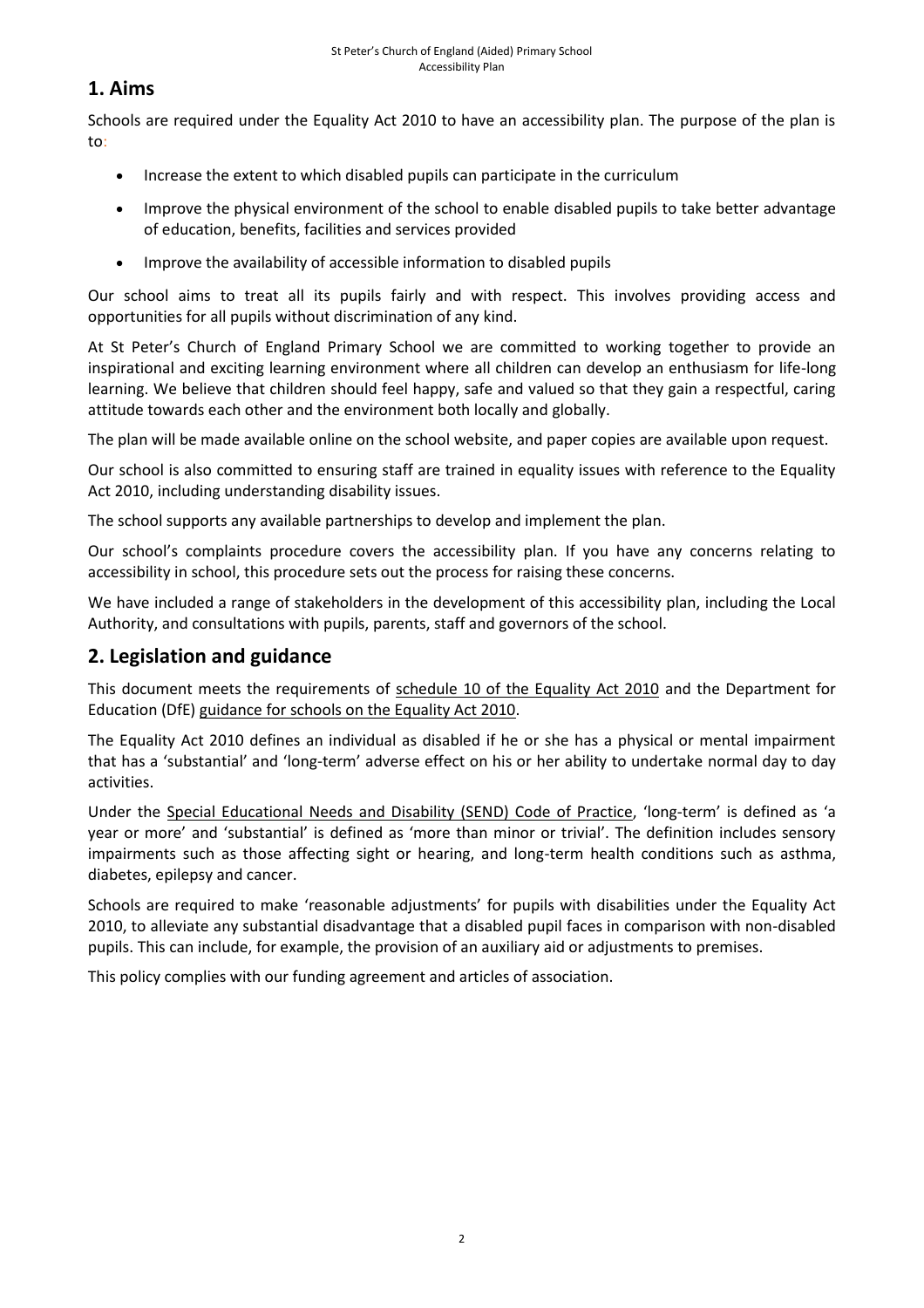# **3. Action plan**

This action plan sets out the aims of our accessibility plan in accordance with the Equality Act 2010.

## **Aim 1: To increase the extent to which disabled pupils can participate in the school curriculum.**

Our key objective is to reduce and eliminate barriers to access to the curriculum and to ensure full participation in the school community for pupils, and prospective pupils, with a disability.

|               | <b>Targets</b>                                                                                                                                                 | <b>Strategies</b>                                                                                                                                                                                                                                                                                                                                                             | <b>Timescale</b>                | <b>Responsibilities</b>                          | <b>Success Criteria</b>                                             |
|---------------|----------------------------------------------------------------------------------------------------------------------------------------------------------------|-------------------------------------------------------------------------------------------------------------------------------------------------------------------------------------------------------------------------------------------------------------------------------------------------------------------------------------------------------------------------------|---------------------------------|--------------------------------------------------|---------------------------------------------------------------------|
| TERM<br>SHORT | To liaise with Nursery providers to<br>review potential intake for Sept 15                                                                                     | To identify pupils who may need<br>additional to or different from<br>provision for Sept 20 Intake                                                                                                                                                                                                                                                                            | Sept 2020/2021                  | <b>HT</b><br><b>EYFS Teacher</b><br><b>SENCO</b> | Procedures/equipment/i<br>deas set in place by Sept<br>2020         |
|               | To review all statutory policies to<br>ensure that they reflect inclusive<br>practice and procedure                                                            | To comply with the Equality Act<br>2010                                                                                                                                                                                                                                                                                                                                       | Ongoing 2019/2020               | <b>HT</b><br>All subject leaders<br>Registrar    | All policies clearly reflect<br>inclusive practice and<br>procedure |
|               | To establish close liaison with<br>parents                                                                                                                     | To ensure collaboration and sharing<br>between school and families                                                                                                                                                                                                                                                                                                            | Ongoing throughout<br>2019/2020 | <b>HT</b><br>All Teachers                        | Clear collaborative<br>working approach                             |
|               | To establish close liaison with<br>outside agencies for pupils with<br>ongoing health needs eg. Children<br>with severe asthma, epilepsy or<br>mobility issues | To ensure collaboration between all<br>key personnel                                                                                                                                                                                                                                                                                                                          | Ongoing throughout<br>2019/2020 | <b>HT</b><br>LSA's<br>Outside agencies           | Clear collaborative<br>working approach                             |
|               | To ensure full access to the<br>curriculum for all staff and children.                                                                                         | Outside Play visits; Employment of<br>specialist advisory teachers, CPD for<br>staff and:-<br>A differentiated curriculum with<br>alternatives offered<br>A range of support staff<br>$\bullet$<br>Multimedia activities to support<br>$\bullet$<br>most curriculum areas<br>Use of interactive ICT equipment<br>$\bullet$<br>Specific equipment sourced from OT<br>$\bullet$ | Ongoing                         | <b>Teachers</b><br><b>SENCO</b><br>Ed Psych      | Advice taken and<br>strategies evident in<br>classroom practice     |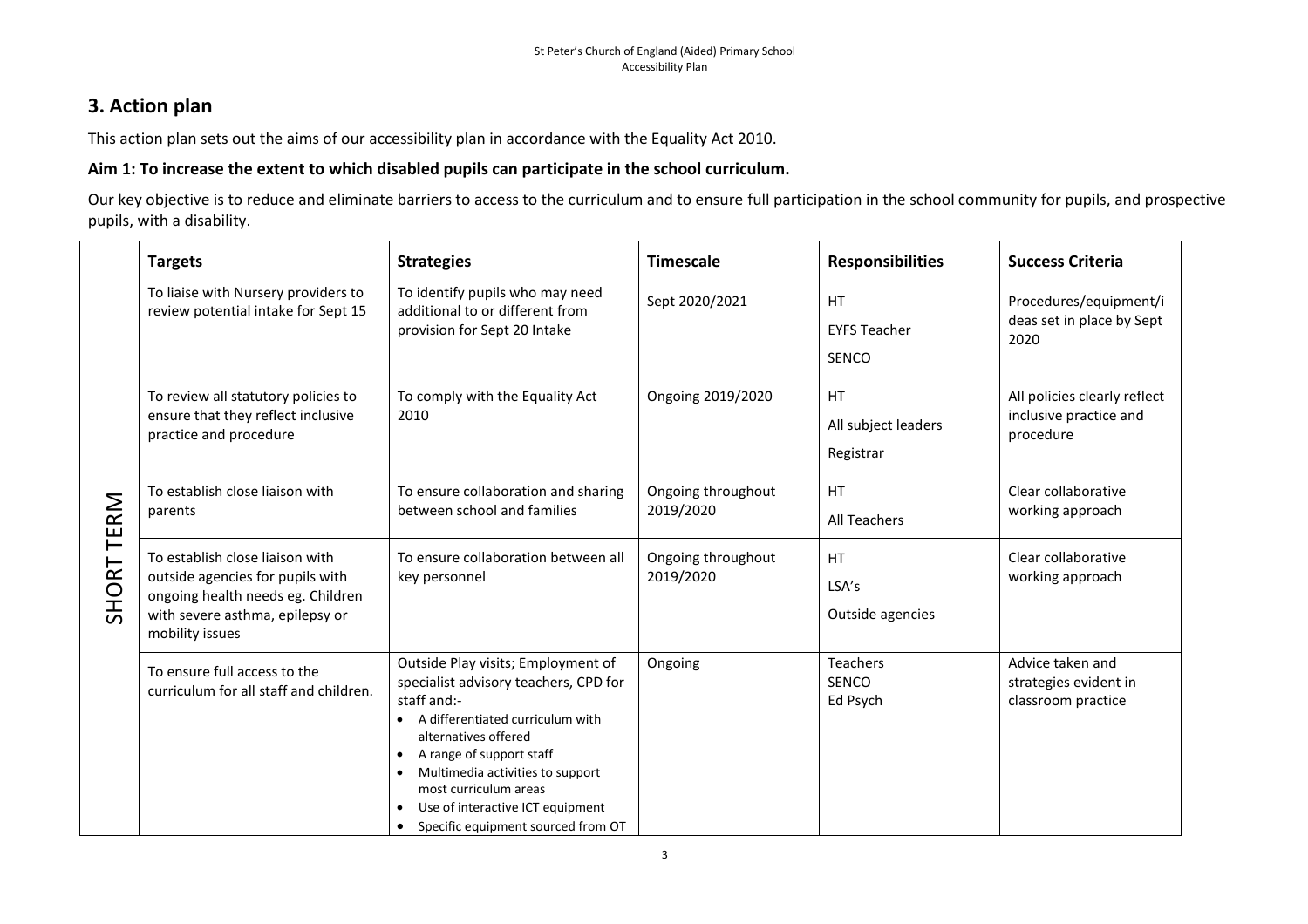|             | <b>Targets</b>                                                                                                                                                | <b>Strategies</b>                                                                                                                                                                                                                                                                                                                                                                                                                                                                                                                                                                                               | <b>Timescale</b>                                          | <b>Responsibilities</b>                                     | <b>Success Criteria</b>                                                                                                                                                                                                          |
|-------------|---------------------------------------------------------------------------------------------------------------------------------------------------------------|-----------------------------------------------------------------------------------------------------------------------------------------------------------------------------------------------------------------------------------------------------------------------------------------------------------------------------------------------------------------------------------------------------------------------------------------------------------------------------------------------------------------------------------------------------------------------------------------------------------------|-----------------------------------------------------------|-------------------------------------------------------------|----------------------------------------------------------------------------------------------------------------------------------------------------------------------------------------------------------------------------------|
|             | To finely review attainment of all<br>SEN pupils                                                                                                              | SENCO/Class Teacher<br>meetings/Pupil progress                                                                                                                                                                                                                                                                                                                                                                                                                                                                                                                                                                  | Termly                                                    | <b>Class Teachers</b><br>SENCO                              | Progress made toward<br>IEP targets<br>Provision mapping shows<br>clear steps and progress<br>made                                                                                                                               |
|             | To monitor attainment of Able, G &<br>T pupils                                                                                                                | Able G&T booster groups/ activities<br>Monitor Able G&T list                                                                                                                                                                                                                                                                                                                                                                                                                                                                                                                                                    | Ongoing<br>Annually                                       | Able G&T Co-ordinator<br><b>Class Teachers</b>              | Able G&T children<br>making proportionate<br>progress<br>Achieving above average<br>results                                                                                                                                      |
| MEDIUM TERM | To promote the involvement of<br>disabled students in classroom<br>discussions/activities<br>To take account of a variety of<br>learning styles when teaching | Within the curriculum, the school<br>aims to provide full access to all<br>aspects of the curriculum by<br>providing (where appropriate)<br>Wheelchair access<br>Screen magnifier software for<br>the visually impaired<br>Features such as sticky keys to<br>aid disables users in using a<br>keyboard<br>Elklan training for relevant staff<br>Giving alternatives to enable<br>disabled pupils to participate<br>successfully in lessons<br>Creating positive images of<br>disability within the school so<br>that pupils grow into adults who<br>have some understanding of the<br>needs of disabled people | Ongoing                                                   | Whole school approach                                       | Variety of learning styles<br>and multi-sensory<br>activities evident in<br>planning and in the<br>classrooms<br>Ensuring that the needs<br>of all disabled pupils,<br>parents and staff are<br>represented within the<br>school |
| TERM        | To evaluate and review the<br>above short and medium term<br>targets annually                                                                                 | See above                                                                                                                                                                                                                                                                                                                                                                                                                                                                                                                                                                                                       | Annually                                                  | <b>SLT</b><br>Core curriculum<br>co-ordinators<br>Governors | All children making<br>good progress                                                                                                                                                                                             |
| <b>LONG</b> | To deliver findings to the<br>Governing Body                                                                                                                  | Finance, Premises and<br><b>Curriculum Governors</b><br>Committee meetings                                                                                                                                                                                                                                                                                                                                                                                                                                                                                                                                      | Annually<br>Termly SEN Governor/<br><b>SENCo meetings</b> | <b>SENCO</b><br>SLT/SEN Governor                            | Governors fully<br>informed about SEN<br>provision and progress                                                                                                                                                                  |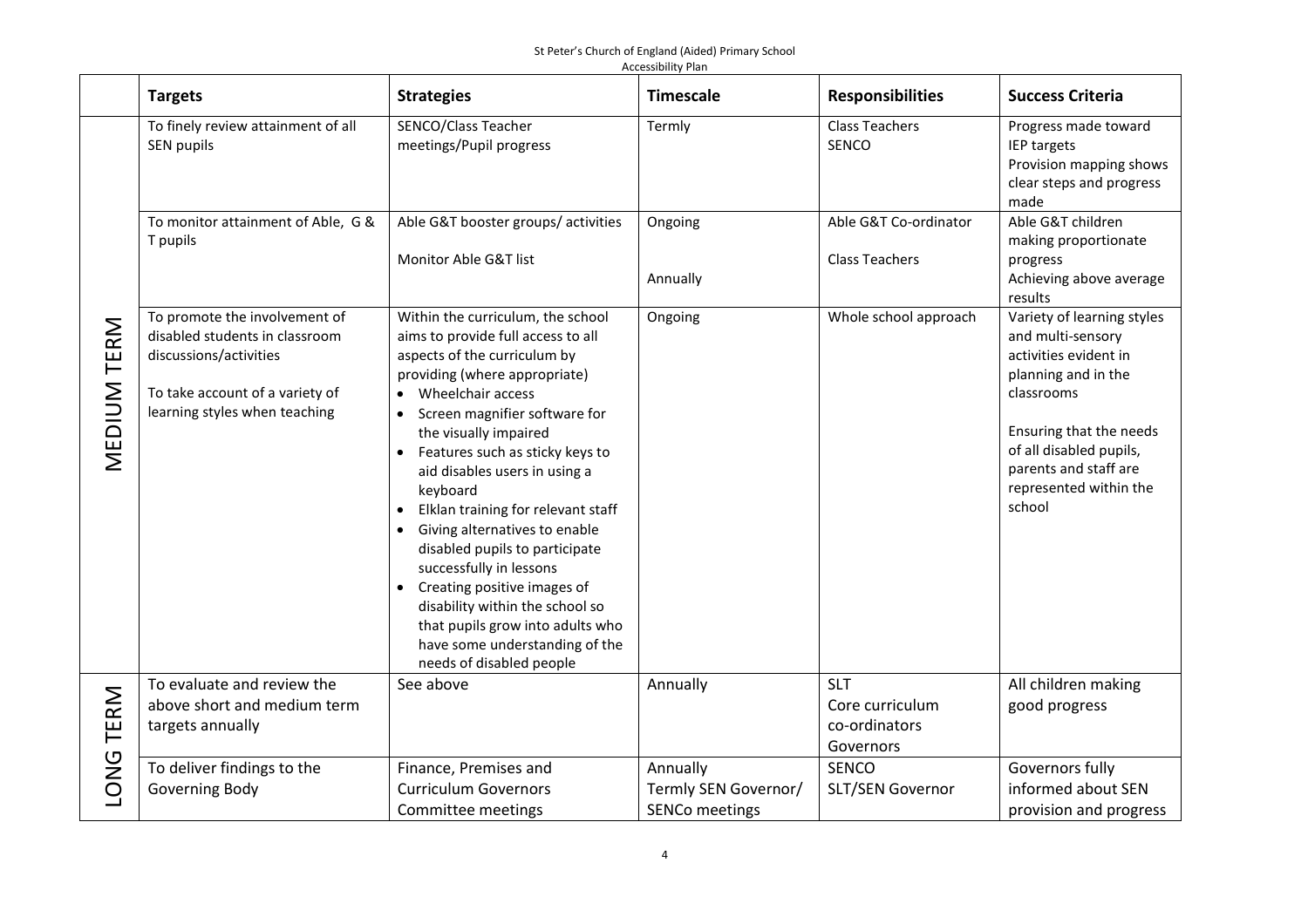**Aim 2: To improve the physical environment of the school to increase the extent to which disabled pupils can take advantage of education and associated services.**

|            | <b>Targets</b>                                                                                         | <b>Strategies</b>                                                                                                                                                                                                                                                                                                                                                                                                                          | <b>Timescale</b>                                    | <b>Responsibilities</b>                                                     | <b>Success Criteria</b>                       |
|------------|--------------------------------------------------------------------------------------------------------|--------------------------------------------------------------------------------------------------------------------------------------------------------------------------------------------------------------------------------------------------------------------------------------------------------------------------------------------------------------------------------------------------------------------------------------------|-----------------------------------------------------|-----------------------------------------------------------------------------|-----------------------------------------------|
| SHORT TERM | Improve physical environment of<br>the school                                                          | The school will take into account the<br>needs of pupils, staff and visitors<br>with physical difficulties and sensory<br>impairments when planning and<br>undertaking future improvements<br>and refurbishments of the site and<br>premises, such as improved access,<br>lighting and colour schemes, and<br>more accessible facilities and fittings                                                                                      | Ongoing                                             | <b>SLT</b>                                                                  | Enabling needs to be met<br>where possible    |
|            | Ensuring a visually stimulating<br>environment for all children                                        | Colourful, lively displays in<br>classrooms and inviting role play<br>areas                                                                                                                                                                                                                                                                                                                                                                | Ongoing                                             | Teaching and<br>non-teaching staff                                          | Lively and inviting<br>environment maintained |
|            | Ensuring all with a disability are able<br>to be involved                                              | Create access plans for individual<br>$\bullet$<br>disabled children as part of<br>support plan progress<br>Undertake confidential survey of<br>$\bullet$<br>staff and governors to ascertain<br>access needs and make sure they<br>are met in school and at<br>meetings etc<br>Include questions in the<br>confidential pupil information<br>questionnaire about<br>parents/carers' access needs and<br>ensure they are met at all events | With immediate effect, to<br>be constantly reviewed | Teaching and<br>non-teaching staff                                          | Enabling needs to be met<br>where possible    |
|            | To ensure that the medical needs of<br>all pupils are met fully within the<br>capability of the school | To conduct parent interviews, liaise<br>with external agencies, identifying<br>training needs and establish<br>individual protocols where needed                                                                                                                                                                                                                                                                                           | With immediate effect, to<br>be constantly reviewed | HT<br><b>SENCo</b><br><b>Business Manager</b><br><b>Occupational Health</b> |                                               |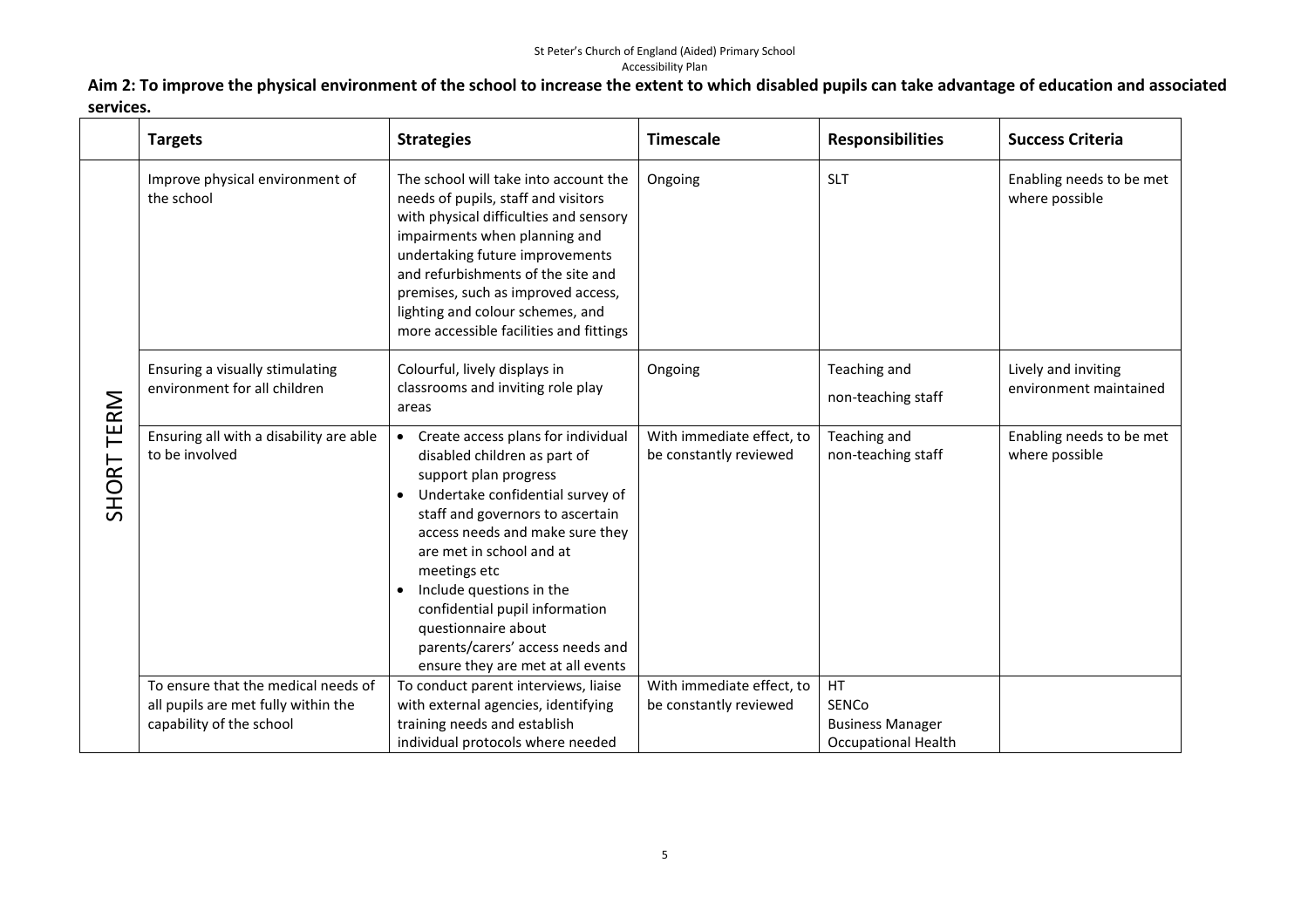|                       | <b>Targets</b>                                                               | <b>Strategies</b>                                                                                                                                                                                                                                                                                                                                                                                                                | <b>Timescale</b>                                    | <b>Responsibilities</b>                                         | <b>Success Criteria</b>                                                                                                                                     |
|-----------------------|------------------------------------------------------------------------------|----------------------------------------------------------------------------------------------------------------------------------------------------------------------------------------------------------------------------------------------------------------------------------------------------------------------------------------------------------------------------------------------------------------------------------|-----------------------------------------------------|-----------------------------------------------------------------|-------------------------------------------------------------------------------------------------------------------------------------------------------------|
| SHORT TERM            | Ensuring disabled parents have<br>every opportunity to be involved           | Utilise disabled parking space for<br>$\bullet$<br>disabled drop off & collection of<br>children<br>Arrange for staff qualified in sign<br>language to communicate with<br>hearing impaired parents if<br>appropriate<br>Offer a telephone call to explain<br>letters home for some parents<br>who need this<br>Adopt a more proactive<br>$\bullet$<br>approach to identifying the<br>access requirements of disabled<br>parents | With immediate effect, to<br>be constantly reviewed | Whole school team                                               | To ensure that disabled<br>parents are not<br>discriminated against and<br>are encouraged to take<br>interest and be involved<br>in their child's education |
| MEDIUM<br><b>TERM</b> | To improve community links                                                   | School to continue to have strong<br>links with St Peter's Church, other<br>schools within the Family of Schools<br>and Leicestershire Authority                                                                                                                                                                                                                                                                                 | Ongoing                                             | <b>SLT</b><br>All staff                                         | Improved awareness of<br>disabilities, the wider<br>community, the world<br>and their needs.<br>Improved community<br>cohesion                              |
|                       | Continue to develop playgrounds<br>and facilities                            | Look for funding opportunities                                                                                                                                                                                                                                                                                                                                                                                                   | Ongoing                                             | Whole school approach                                           | Inclusive child-friendly<br>play areas                                                                                                                      |
| TERM<br><b>ONG</b>    | To ensure driveway, roads and paths<br>around school are as safe as possible | Communication with parents via<br>safety messages / newsletters / walk<br>to school week<br>Bikeability for Year 6 children                                                                                                                                                                                                                                                                                                      | Ongoing                                             | PSHE Co-ordinator<br><b>SLT</b>                                 | No accidents                                                                                                                                                |
|                       | To maintain accreditation of<br>Leicestershire Healthy Schools<br>award      | Continue to work towards<br>Leicestershire Healthy Schools<br>target                                                                                                                                                                                                                                                                                                                                                             | Ongoing                                             | PSHE / Healthy Schools<br>Co-ordinator<br>Whole school approach | Achievement of award                                                                                                                                        |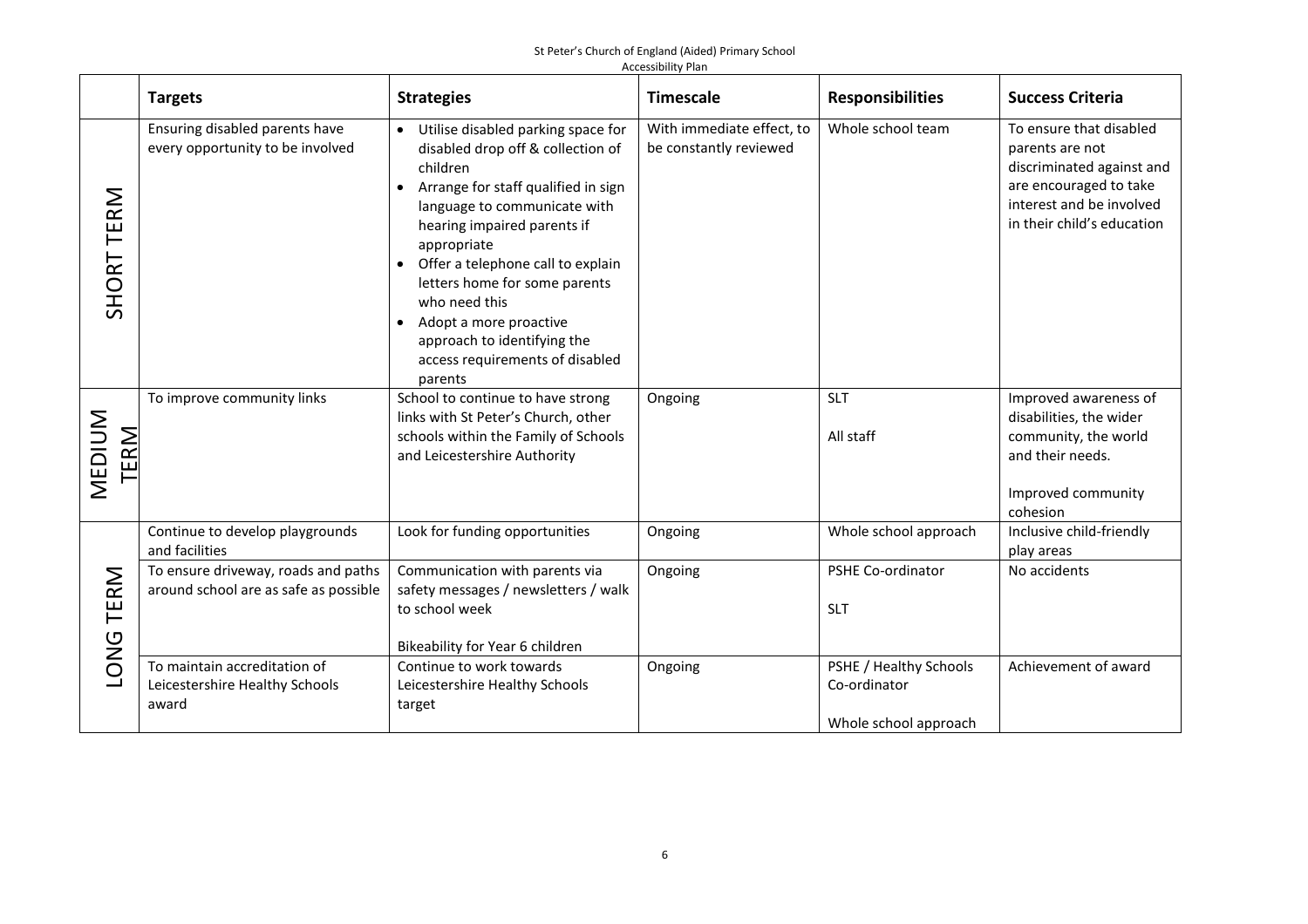|                  | <b>Targets</b>                                                                          | <b>Strategies</b>                                                                                                                                                                                                                                                                                                                                                                                                                                                       | <b>Timescale</b> | <b>Responsibilities</b>     | <b>Success Criteria</b>                   |
|------------------|-----------------------------------------------------------------------------------------|-------------------------------------------------------------------------------------------------------------------------------------------------------------------------------------------------------------------------------------------------------------------------------------------------------------------------------------------------------------------------------------------------------------------------------------------------------------------------|------------------|-----------------------------|-------------------------------------------|
| RM<br>Έ<br>SHORT | Parent with hearing impairment                                                          | Regular communication with<br>parents<br>Staff made available for parents'<br>evenings and annual reviews who<br>are qualified in sign language if<br>appropriate                                                                                                                                                                                                                                                                                                       | Ongoing          | Class Teacher<br><b>SLT</b> | Two way communication<br>in place         |
|                  | To ensure all children with ASD have<br>access to the curriculum                        | Regular parental communication<br>Individualised multi-sensory<br>teaching strategies used for ASD<br>children                                                                                                                                                                                                                                                                                                                                                          | Ongoing          | All staff to be aware       | ASD children able to<br>access curriculum |
|                  | To enable improved access to<br>written information for pupils,<br>parents and visitors | Investigate symbol software to<br>$\bullet$<br>support learners with reading<br>difficulties<br>Raising awareness of font size<br>$\bullet$<br>and page layouts will support<br>pupils with visual impairments<br>Auditing the school library to<br>$\bullet$<br>ensure the availability of large<br>font and easy read texts will<br>improve access<br>Auditing signage around school<br>$\bullet$<br>to ensure that it is accessible to<br>all is a valuable exercise |                  |                             |                                           |

### **Aim 3: To improve the delivery of information to disabled pupils and parents.**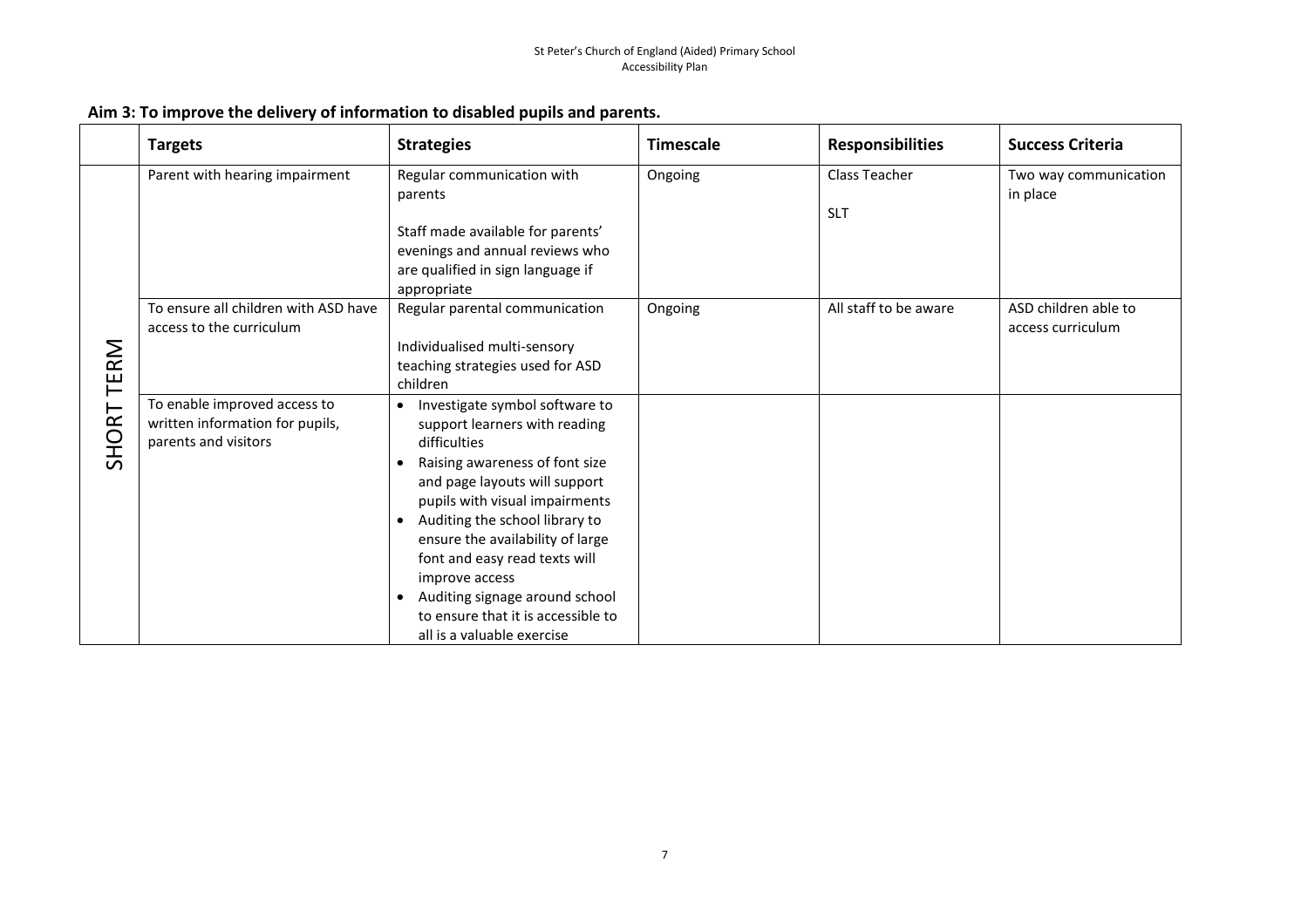|                       | <b>Targets</b>                                                                                                        | <b>Strategies</b>                                                                                                                                                                                                                                                                                                                                                                                                                                                               | <b>Timescale</b>                    | <b>Responsibilities</b>                                                 | <b>Success Criteria</b>                                                                  |  |  |
|-----------------------|-----------------------------------------------------------------------------------------------------------------------|---------------------------------------------------------------------------------------------------------------------------------------------------------------------------------------------------------------------------------------------------------------------------------------------------------------------------------------------------------------------------------------------------------------------------------------------------------------------------------|-------------------------------------|-------------------------------------------------------------------------|------------------------------------------------------------------------------------------|--|--|
| TERM<br>MEDIUM        | To review children's records<br>ensuring school's awareness of any<br>disabilities                                    | Information collected about new<br>children<br>Records passed up to each class<br>$\bullet$<br>teacher<br>End of year class teacher<br>$\bullet$<br>meetings<br>Annual reviews<br>$\bullet$<br><b>IEP Meetings</b><br>$\bullet$<br>Medical forms updated annually<br>$\bullet$<br>for all children<br>Personal health plans<br>$\bullet$<br>Significant health problems -<br>$\bullet$<br>children's photos displayed on<br>staffroom notice board and in<br>the First Aid room | Annually                            | <b>Class Teachers</b><br>Outside agencies<br><b>SLT</b><br>Office staff | Each Teacher / staff<br>member aware of<br>disabilities of children in<br>their classes  |  |  |
| RM<br><b>DNG</b><br>ш | In school record system to be<br>reviewed and improved where<br>necessary<br>(Records on SIMS / Network<br>protected) | Record keeping system to be<br>reviewed                                                                                                                                                                                                                                                                                                                                                                                                                                         | Continual review and<br>improvement | Assessment<br>Co-ordinator / SLT                                        | Effective communication<br>of information about<br>disabilities throughout<br>the school |  |  |